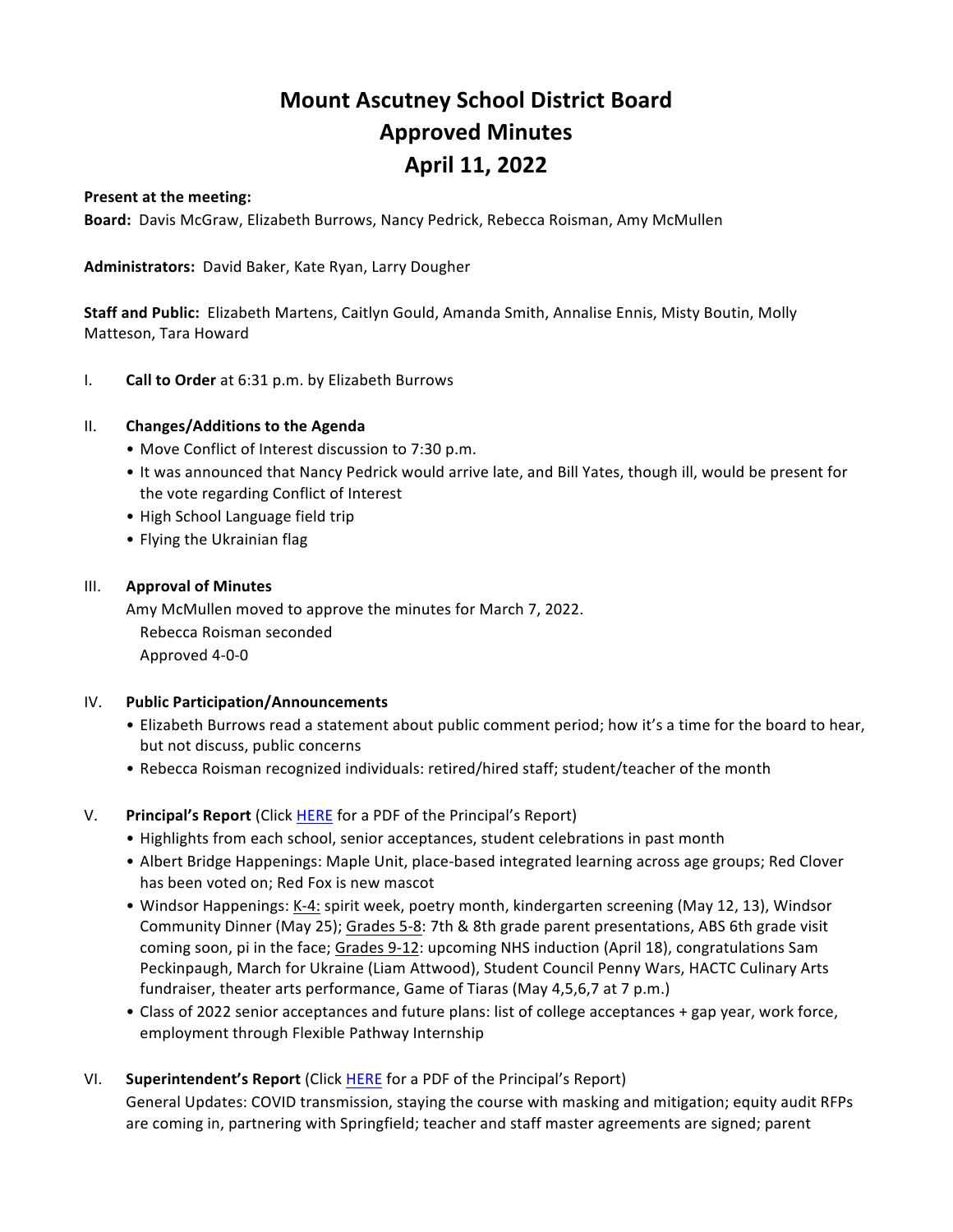conferences went well; free lunch Wednesdays appreciated; graduation June 10 at 7 p.m. (board members expected to attend); last day of school June 17, noon dismissal.

## **VII.** Items for Discussion

- a) Elizabeth Martens presented *proposal on Costa Rica* trip in February or April 2023, for 10 to 15 students who have completed Spanish 2 and are enrolled in Spanish 3 or 4.
- b) Larry Dougher presented MASD's 5-year Maintenance Plan (on website), worked with Jim Taft to develop plan; added to Items for Action.
- c) *Conflict of Interest*: Item chaired by Amy McMullen regarding claim against Elizabeth Burrows in her role on the school board and state legislature:

Rebecca Roisman moved to hold an informal hearing on May 9, 2022, at 6 p.m.

Nancy Pedrick seconded

Approved 4-1-0 

- d) *Middle School Model*: Elizabeth asked how an LGBTQ group can meet without requiring parental permission; members of the public spoke; item is on the April 25th agenda for the SU and will be discussed at a parent forum
- e) *Intra-District Choice* (K-6 in Mount Ascutney School District): There was a presentation on guidelines and procedures around school choice (capacity & resource-sharing) for Windsor and West Windsor families. Discussion included cutoff date to apply, lottery system, siblings, wait list, equity issues such as reserved spots for transient students and transportation both ways. There was a discussion around place-based education and how the plan works in the short-term while long-term planning continues.
- f) JEDI and Declaration of *Inclusion*: Davis McGraw read the Windsor Select Board Equity Declaration; Elizabeth Burrows agreed to broach topic with the West Windsor Select Board prior to holding a school board vote

## **VIII.** Items for Action

a) Amy McMullen moved to allow students to travel out of the country to Costa Rica next year.

Davis McGraw seconded 

Approved 5-0-0

b) Nancy Pedrick moved to approve the capital improvement items for next year.

Amy McMullen seconded 

Approved 5-0-0

c) Nancy Pedrick moved to fly the Ukrainian flag for 30 days.

Amy McMullen seconded; Approved 5-0-0

## IX. Setting the Next Agenda

- Monday, May 9, 2022,  $@6p.m.$
- Middle school model
- Intra-district choice
- Windsor JEDI
- Declaration of inclusion
- Conflict of interest

## X. **Executive Session (VSA.T11 Section 313)**

Amy McMullen moved to enter executive session. Davis McGraw seconded.